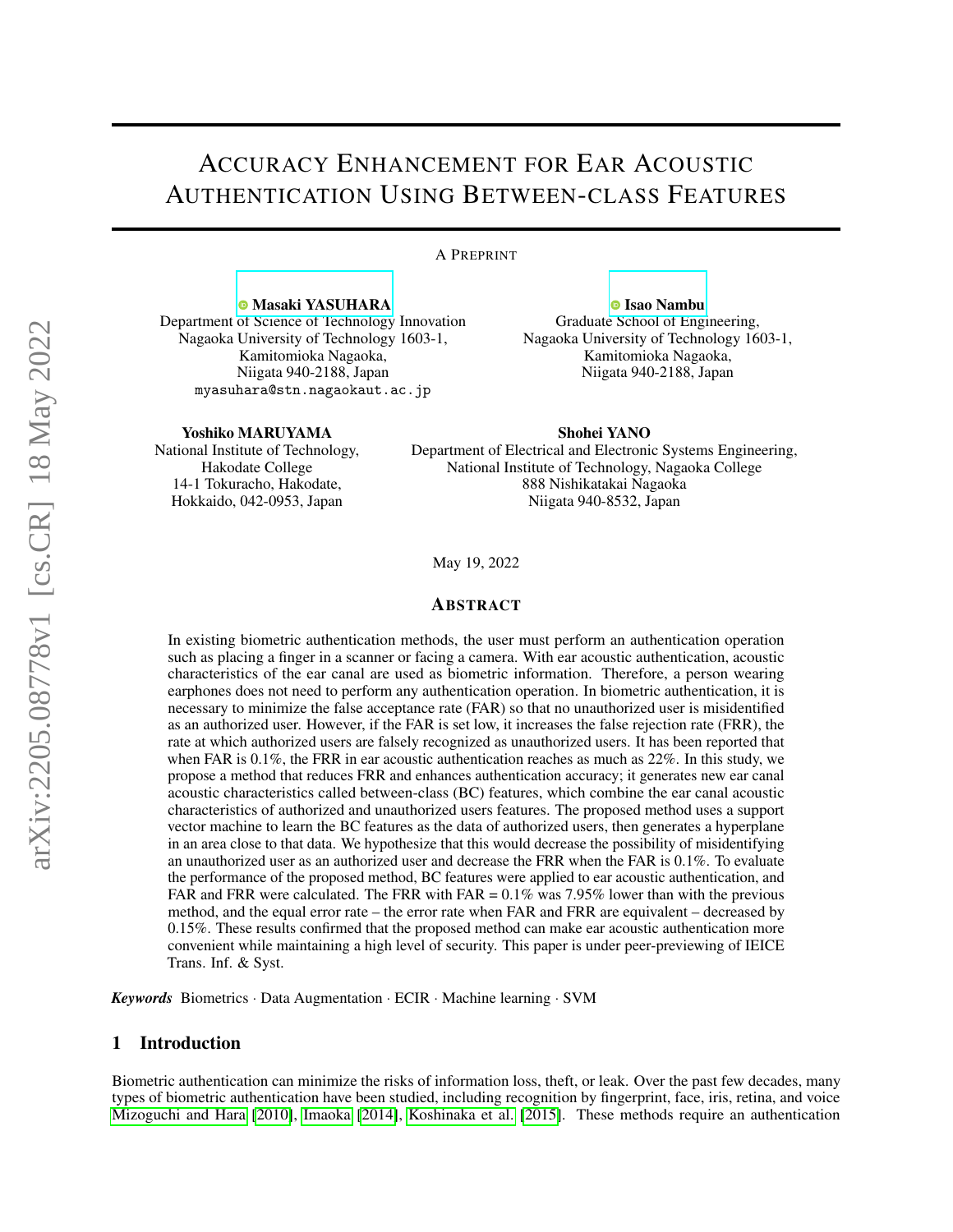operation from the user, such as placing a finger on a scanner or facing a camera. We focused on the ear canal as new biometric information representing human individuality. Using the ear canal for identification enables a type of biometric authentication that does not require any authentication operation; all it requires is to wear an earphone-shaped authentication device. In the field of sound image localization technology – which virtually creates the direction of arrival of sound for earphones and headphones – previous studies have indicated that individual differences in the outer shape of the ear and the shape of the ear canal manifest as differences in how people hear sounds [Henrik](#page-7-3) [\[1992\]](#page-7-3), [Wenzel](#page-7-4) [et al.](#page-7-4) [\[1993a\]](#page-7-4), [Jens](#page-7-5) [\[1997\]](#page-7-5). One of the studies on methods of personal identification using the ear canal examined the possibility of identifying individuals by emitting acoustic signals towards the ears and measuring the acoustic characteristics reflected by the shape of the pinna and the ear canal [Akkermans et al.](#page-7-6) [\[2005\]](#page-7-6). However, there were issues with the accuracy of the measurement of acoustic characteristics and extraction of feature amount that could be effectively used for authentication. As a result, the expected level of authentication accuracy was not reached, and this method has not yet been put into practice.

Using an impulse response measurement method that uses pseudo-noise signals [Borish and Angell](#page-7-7) [\[1983\]](#page-7-7), we previously demonstrated a method of personal authentication that captures sounds reflected in the ear canal with high accuracy and uses them as features for personal identification and confirmed the effectiveness of this method through an experiment that employed subjects [Yano et al.](#page-7-8) [\[2015\]](#page-7-8). The type of biometric authentication that uses this method [Yano et al.](#page-7-8) [\[2015\]](#page-7-8), is called ear acoustic authentication in this paper. Various studies have sought ways to enhance the accuracy of biometric authentication using acoustic characteristics of the ear canal. One of these studies demonstrated that by minimizing measurement errors due to background noise and producing a constant signal-to-noise ratio (SNR) across all frequency bands, it is possible to capture ear acoustic authentication features very accurately [Yano et al.](#page-8-0) [\[2017\]](#page-8-0). Other studies showed the effectiveness of a method that reduces observation fluctuations by additive averaging [Moriya](#page-8-1) [and Kaneda](#page-8-1) [\[2008\]](#page-8-1), [Yano et al.](#page-8-0) [\[2017\]](#page-8-0). A method of ear acoustic authentication using inaudible sounds was examined by Mahto et al., who built a hybrid system that uses both audible and inaudible areas [Mahto et al.](#page-8-2) [\[2018\]](#page-8-2). These ear acoustic authentication methods used the features of only one ear; we demonstrated that combining features of both ears increases authentication accuracy [Yasuhara et al.](#page-8-3) [\[2019\]](#page-8-3).

Misidentification of an unauthorized user as an authorized user is a major issue in biometrics authentication. In ear acoustic authentication, when the false acceptance rate (FAR)– the probability of incorrectly accepting unauthorized users – is 0.1%, the false rejected rate (FRR) – the probability of incorrectly rejecting an authorized user – is  $22\%$ [Yasuhara et al.](#page-8-3) [\[2019\]](#page-8-3). That is, if a biometric authentication system is operated at 0.1% FAR, it incorrectly recognizes an authorized user as an unauthorized user once every five times. Therefore, it is necessary to enhance the accuracy of ear acoustic authentication to make it more convenient while maintaining a high security level. In this study, we propose a method that improves authentication accuracy by generating between-class (BC) features that combine the ear acoustic features of users. In this study, we generate BC features for a dataset of 52 subjects, carry out 1:1 (one-to-one) authentication using a support vector machine (SVM) and empirically evaluate its effectiveness.

# 2 Ear Acoustic Authentication System

In ear acoustic authentication, biometric authentication is performed using a special earphone with a small microphone embedded, as illustrated in Fig. [1.](#page-2-0) It emits a maximum-length sequence (MLS) signal from the speaker inside the earphone and the microphone records the sound echoed from the ear canal to capture its acoustic characteristics. These ear canal acoustic characteristics include reflection, diffraction, interference, and resonance characteristics, which vary from person to person according to the shape of the ear canal and the body. To perform biometric authentication, ear acoustic authentication focuses on the individuality of these ear canal acoustic characteristics [Wenzel et al.](#page-8-4) [\[1993b\]](#page-8-4), [Yano et al.](#page-8-5) [\[2000\]](#page-8-5), which go through feature amount extraction and are applied to a discriminator.

In this study, we assume the ear acoustic authentication system illustrated in Fig. [2.](#page-2-1) This system runs with 1:1 authentication, a type of authentication that initially identifies the user, then identifies whether the measured biometric information belongs to that user. As the discriminator of authentication, we use a support vector machine (SVM), a type of supervised learning used for classification, regression, and outlier detection. It can also calculate posterior probabilities as suggested by [Platt](#page-8-6) al. Platt [\[1999\]](#page-8-6) and Wu al. [Wu et al.](#page-8-7) [\[2004\]](#page-8-7). If the posterior probability is high, the probability that it is the identified user is high. Ultimately, it compares the posterior probability to a threshold and outputs "Accept" or "Reject".

## 2.1 Factors of Evaluation

In 1:1 authentication, the biometric information provided is classified as belonging to an authorized user or not. As mentioned before, FAR is the rate at which biometric information belonging to an unauthorized user is incorrectly accepted as that of an authorized user, and FRR is the rate at which biometric information belonging to an authorized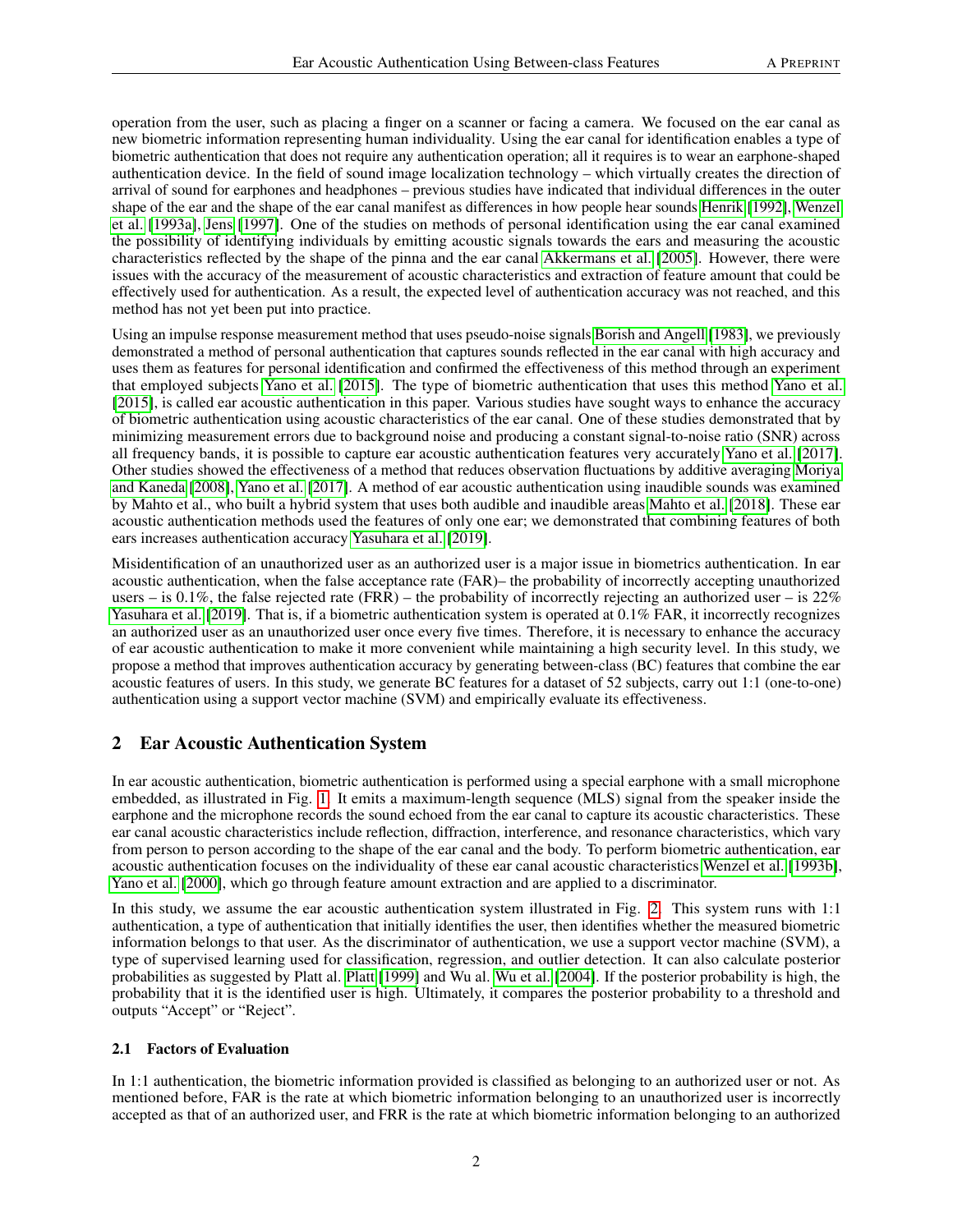

<span id="page-2-0"></span>Figure 1: A special earphone which has a speaker and a microphone



<span id="page-2-1"></span>Figure 2: Overview of ear acoustic authentication system

user is incorrectly rejected as that of an unauthorized user. True acceptance rate (TAR) is the rate at which biometric information of an authorized user is correctly accepted as that of an authorized user. These are defined by the following equations:

$$
FAR = \frac{T_{FA}}{N_{auth}}\tag{1}
$$

$$
FRR = \frac{T_{FR}}{N_{auth}}\tag{2}
$$

$$
TAR = 1 - FRR \tag{3}
$$

Here,  $N_{auth}$  is the number of authentications performed,  $T_{FR}$  is the number of authorized users incorrectly rejected, and  $T_{FA}$  is the number of unauthorized users incorrectly accepted. When doing the classification, it is necessary to set a threshold that determines the minimum probability of being an authorized user to be accepted. If this threshold is set low, it is more difficult to incorrectly reject an authorized user and easier to incorrectly accept an unauthorized user. On the contrary, if the threshold is set high, it becomes easier to reject authorized users. Therefore, as indicated in Fig. [3\(](#page-3-0)a), there is a trade-off between FAR and FRR. The graph shown in Fig. [3\(](#page-3-0)a), indicating the relationship between FAR and FRR, is known as a detection error tradeoff (DET) curve. The intersection between FAR and FRR is called the equal error rate (EER), which is used as a performance indicator of biometric authentication. The lower the EER, the higher the authentication accuracy. The graph shown in Fig. [3\(](#page-3-0)b), indicating the relationship between TAR and FAR, is known as a receiver operating characteristic (ROC) curve. The area below the ROC curve is called area under the curve (AUC) and it is also used as a performance indicator of biometric authentication. AUC varies from 0 to 1; if there were no authentication mistakes, AUC is 1, and in the case of accidental authentication, 0.5. Therefore, the higher the AUC, the higher the authentication accuracy.

## 3 Between-class feature and related works

BC features is the feature amount combining the training samples of authorized users,  $x_1$ , and training samples of unauthorized users,  $x_2$ , with ratio  $r(0 < r < 1)$  as per the following equation:

$$
rx_1 + (1 - r)x_2 \tag{4}
$$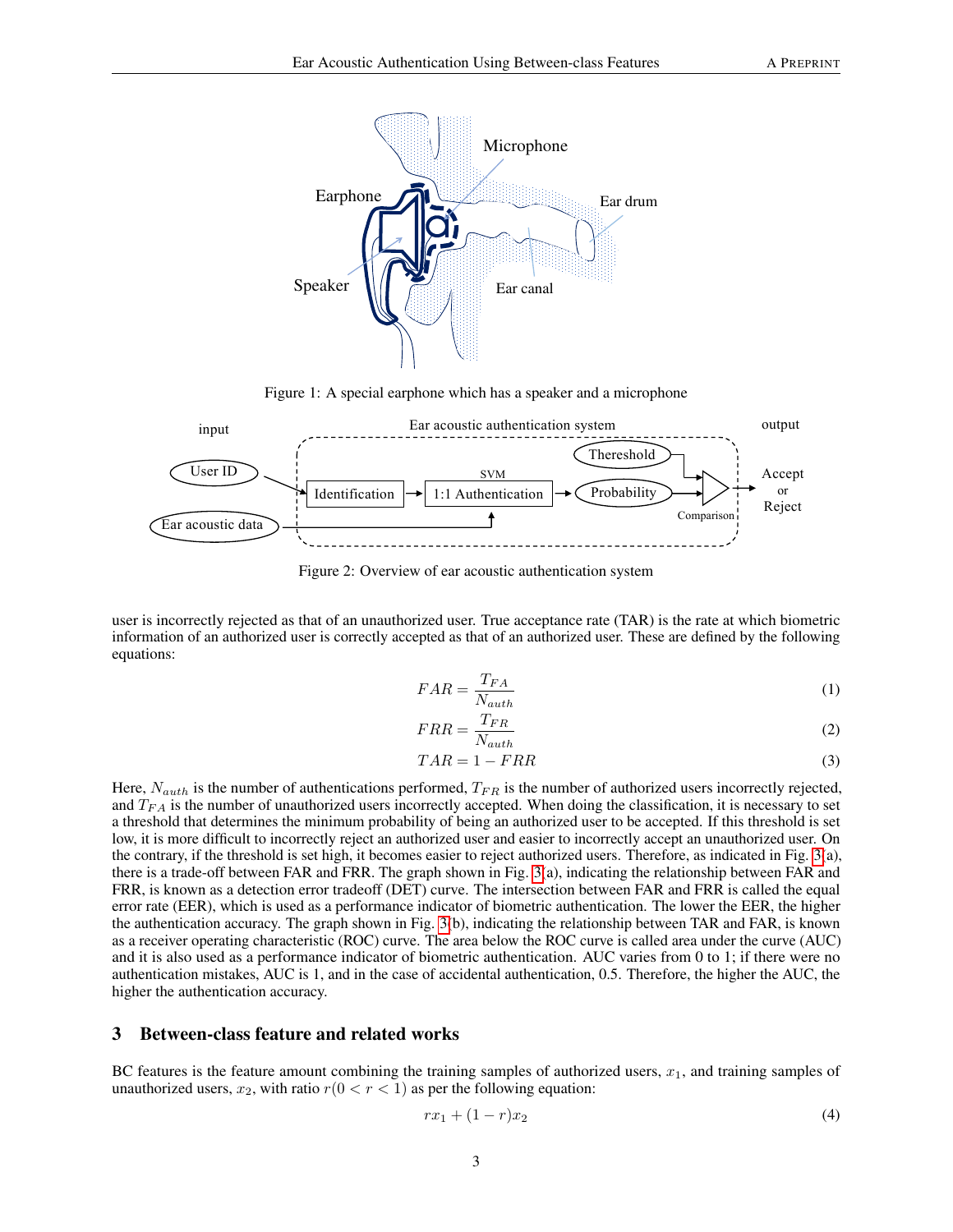

<span id="page-3-0"></span>Figure 3: DET curve and ROC curve. (a) DET curve : FAR and FRR against threshold. (b) ROC curve : TAR against FAR.

Here,  $X_1$  is the group of training samples of authorized users,  $X_2$  is the group of training samples of unauthorized users, so  $x_1 \in X_1$  and  $x_2 \in X_2$ . We considered the possibility of learning the BC features as unauthorized users when performing 1:1 authentication by SVM and thereby reducing the FAR of ear acoustic authentication. The expected effect of performing 1:1 authentication on two-dimensional data of authorized and unauthorized users using an SVM can be explained as follows. In previous ear acoustic authentication, a hyperplane that maximizes the margin of each feature amount, in the position indicated by the dotted line in Fig. 4, was chosen. However, when generating BC features and treating them as unauthorized users, the hyperplane is expected to move closer to the data of authorized users. With this, it becomes more difficult to incorrectly accept unauthorized users, and if the threshold of the biometric authentication system is set low, fewer unauthorized users would be incorrectly accepted.

Therefore, the FAR curve is expected to drop rapidly as the threshold increases, as illustrated in Fig. [5.](#page-4-0) On the other hand, when the hyperplane gets closer to the data of authorized users, the probability of incorrectly rejecting authorized users could increase. In other words, the steepness of the entire FRR curve is expected to increase. However, how the FAR and FRR curves change because of BC features is unknown. The ratio r and  $N_{BC}$  (the number of BC features) are parameters thought to be closely related to authentication accuracy. Since BC features generate features in the middle of two classes, ideally, the difference between the features  $(x_1 \text{ and } x_2)$  that will generate the BC features should be small. Therefore, the proposed method calculates the cosine similarity between  $x_1$  and  $x_2$  and generates  $N_{BC}$  units of BC features from the combination with high cosine similarity, as in Eq. [5:](#page-3-1)

<span id="page-3-1"></span>
$$
\cos(x_1, x_2) = \frac{x_1 \cdot x_2}{|x_1||x_2|} \tag{5}
$$

Other studies have sought to improve the classification accuracy by combining two training samples. Mix-up [Zhang](#page-8-8) [et al.](#page-8-8) [\[2017\]](#page-8-8) is a data augmentation method that mixes pairs of two training samples to generate new training samples. Between-class learning [Tokozume et al.](#page-8-9) [\[2018\]](#page-8-9) is a data augmentation method that mixes training sample pairs of two different classes to generate new training samples. The ratio  $r$  used to combine two feature amounts of mix-up is a random number that follows a beta distribution, and in between-class learning, it is a random number that follows a uniform distribution. Mix-up and between-class learning are data augmentation methods in deep learning. In these methods, training samples combining two features with random proportions are treated as new classes. This smooths the decision boundaries and makes over-learning difficult to occur. Meanwhile, the proposed method aims to bring the separation interface in 1:1 authentication closer to the data of authorized users. By learning training samples that combine two features with a constant rate as unauthorized users, this method brings the separation interface closer to the data of authorized users to reduce the FAR. Therefore, the related studies and the proposed method have different objectives, particularly the fact that the ratio r used to combine two features is a constant in the proposed method.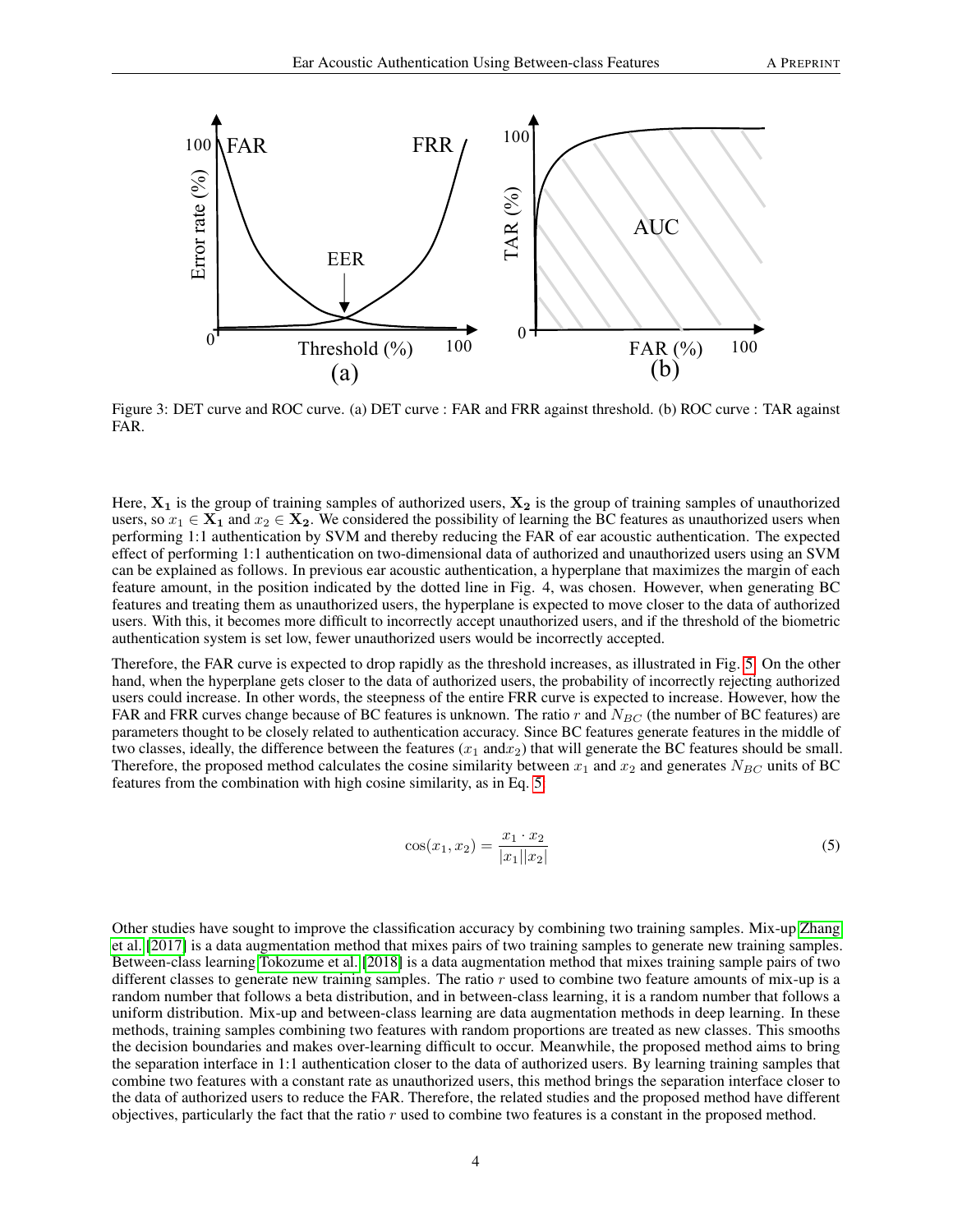

Figure 4: Hyperplane in feature space that changes with the introduction of BC features



<span id="page-4-0"></span>Figure 5: The lower FAR and higher FRR with introducing of BC features compared to previous method which single ear data without BC

## 4 Experimental methods

To evaluate the effect of introducing BC features, 1:1 authentication was performed using the dataset of ear acoustic authentication used in a previous study [Yasuhara et al.](#page-8-3) [\[2019\]](#page-8-3). It was then evaluated by calculating the FAR, FRR, EER, and AUC.

#### 4.1 Dataset

The data used in this experiment are the same data used in a previous study [Yasuhara et al.](#page-8-3) [\[2019\]](#page-8-3). We enrolled 52 students and employees of the National Institute of Technology, Nagaoka College aged between late teens and 50s. Following the college rules, we obtained informed consent from all subjects to participate in this study. The flow of the measurement of ear canal acoustic characteristics and preprocessing is shown in Fig. [6.](#page-5-0) The ear canal acoustic characteristics of each person were measured 30 times using a canal-type earphone (Bose SoundTrue Ultra). An MLS signal m[n] (signal length  $n = 2^{14} - 1$ ) was emitted from the earphone with a noise level of 65 dB(A) and its reflected sound  $y[n]$  was measured with a small microphone. This measurement was done five times and the averaged signal  $\bar{y}[n]$ was subject to Hadamard transform to derive the impulse response of acoustic transmission characteristics  $h[n]$  of the ear canal. The feature amount of both ears was captured, but since only one ear was enough to check the effectiveness of BC features, we used the data from the left ear of all subjects.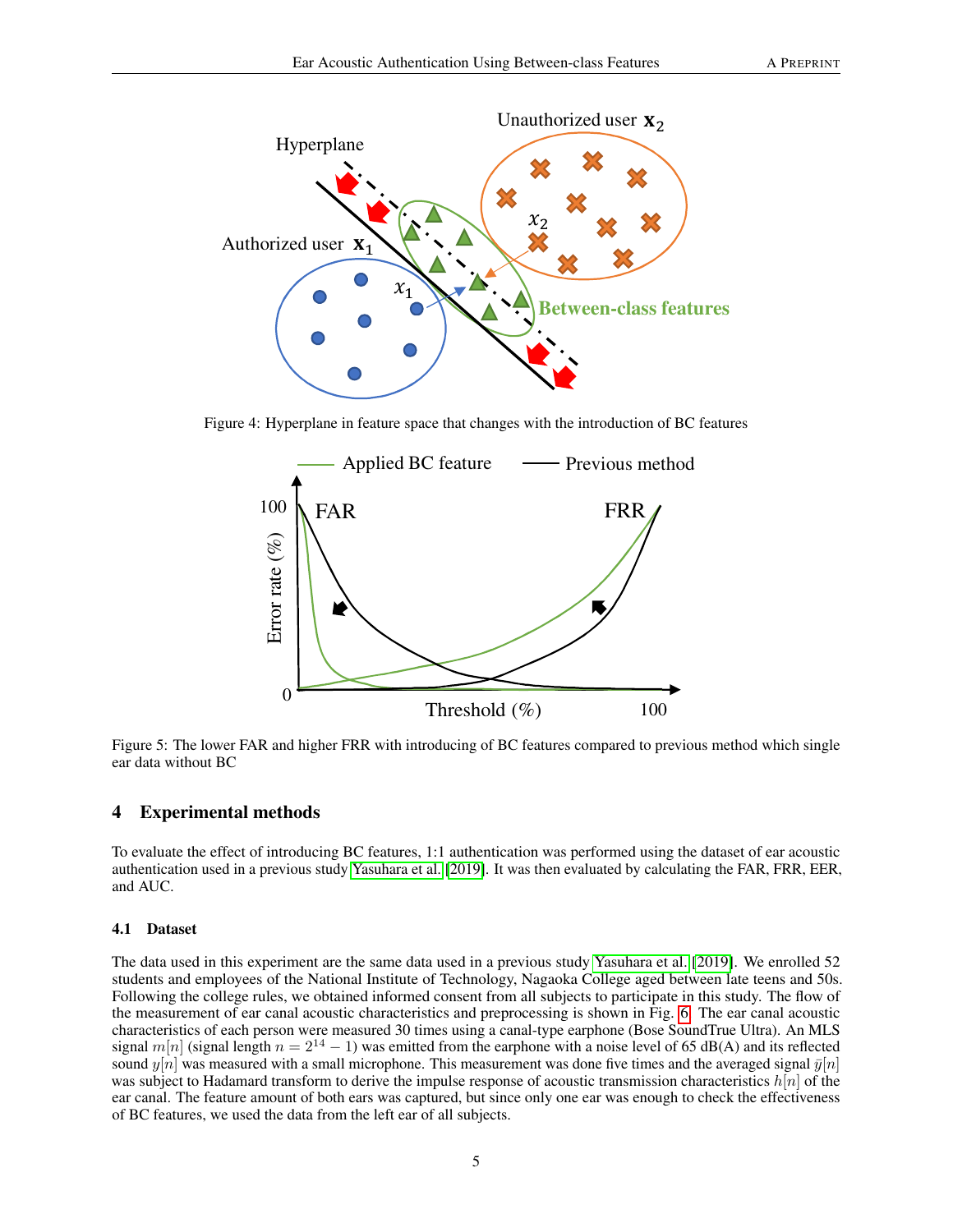<span id="page-5-0"></span>

<span id="page-5-1"></span>Figure 7: Training and test dataset. Person 1 is the authorized user, Person 2 is unauthorized user for test data, and Person 3 through Person 52 are the unauthorized users for learning.

## 4.2 Preprocessing

When minimum-phase transformation using Hilbert transform is applied to  $h[n]$ , the impulse response components comprising the features were found in the head of the signal. After normalizing the power of all signals to 1 and clipping 256 samples from the head, bandpass filtering (100 Hz–22 kHz) was performed. This is used as the feature amount  $f[n]$ .

#### 4.3 Classification

As mentioned before, this study is based on 1:1 authentication, which identifies whether the feature amount input belongs to an authorized user or an unauthorized user. The classification is performed using the SVC function, an SVM for classification implemented in scikit-learn [Pedregosa et al.](#page-8-10) [\[2011\]](#page-8-10). The SVC function was implemented based on libsvm [Chang and Lin](#page-8-11) [\[2011\]](#page-8-11) and can specify the kernel and regularization parameters used. The data of authorized users were divided into six samples of training data and 24 samples of test data. For the data of unauthorized users, we excluded the data of one person for test data, and the rest data for learning. BC features were generated from the training data of authorized users and unauthorized users and were treated as training data of unauthorized users.

In the example of Fig. [7,](#page-5-1) Person 1 is the authorized user, Person 2 is the unauthorized user for test data, and Person 3 to Person 52 are the unauthorized users for learning. The authorized user and the unauthorized user for test form  $52P_2 = 2,652$  possible combinations, and the SVM learned each combination and calculated the accuracy. For each sample of test data, the SVC function calculates the probability of being an authorized user in the range from 0 to 1. The FAR, FRR, and TAR when the threshold is changed are calculated from the estimated probability using the roc\_curve function of scikit-learn. To calculate the posterior probability, the probability parameter of the SVC function was set to True, and the other parameters of the SVC function were set to default.

The ratio of BC features, r, was changed to 11 different values: 0.01 and 0.05, then 0.1 to 0.9 with an increment of 0.1. The number of BC features,  $N_{BC}$ , was changed to 9, 45, 90, 450, 900, 4,500, and 9,000. As an example, in Fig. [7,](#page-5-1) when  $N_{BC}$  is 9,000, there are 6 data samples of an authorized user for learning, 1,500 data samples of unauthorized users for learning, and 9,000 data samples generated by BC features for learning, totaling 10,506 data samples for learning.

# 5 Result

Table [1](#page-7-9) shows the conditions that produced more accurate results than the previous method in all five evaluation indexes. The conditions that produced the highest accuracy were  $r = 0.4$  and  $N_{BC} = 4,500$ , generating an EER of 1.56%, which is 0.15% lower than the previous method which produces single ear data without BC features [Yasuhara et al.](#page-8-3) [\[2019\]](#page-8-3). The FRR with FAR =  $0.1\%$  was 14.35%, or 7.95% lower than the previous method. Fig. [8\(](#page-6-0)a) shows the DET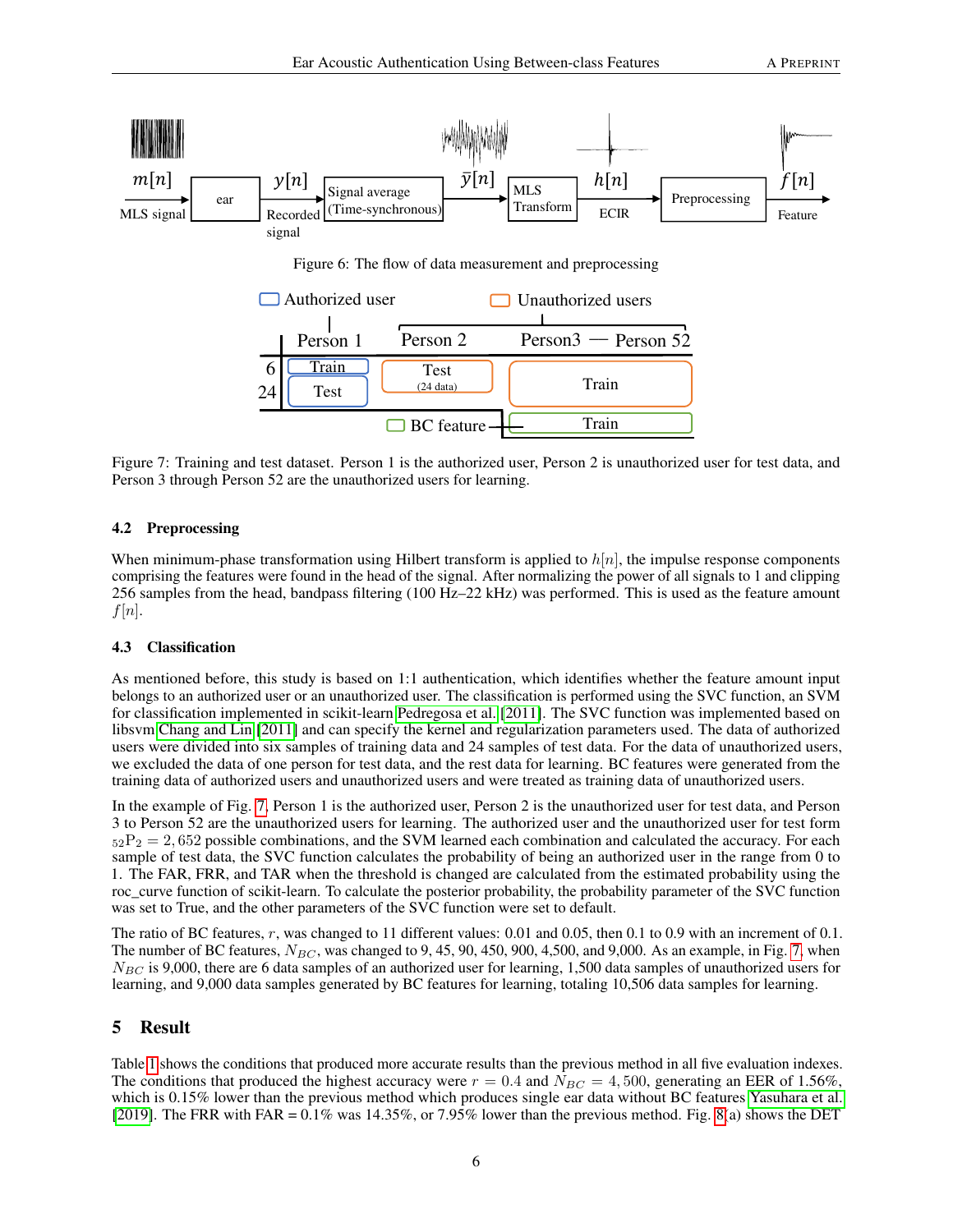

<span id="page-6-0"></span>Figure 8: DET curves of  $r = 0.4$ ,  $N_{BC} = 4500$  condition. (a) overall view (b) enlarged view

curve with  $r = 0.4$  and  $N_{BC} = 4,500$ , and Fig. [8\(](#page-6-0)b) is an enlarged view of part of Fig. 8(a). As a result of learning the BC features as unauthorized users, FAR dropped sharply, and FRR increased as the threshold increased. EER moved toward lower thresholds as the FAR and FRR curves changed.

The results with all conditions are shown in Table [2.](#page-10-0) The numbers in bold are those that were more accurate than the previous method. The stars in the table indicate conditions that produced more accurate results than the previous method in all five evaluation indexes.

# 6 Discussion

#### 6.1 Validity of accuracy enhancement by BC features

Since BC features generate intermediate features of authorized and unauthorized users, they may have a negative impact on the learning of discriminators such as SVM. Because of the trade-off between FAR and FRR, even if the introduction of BC features results in a lower FAR, it cannot be considered more accurate if EER increases or AUC decreases. In this experiment, we introduced BC features using parameters (r and  $N_{BC}$ ) found by grid search, and as a result, four sets of conditions produced more accurate results (all evaluation indexes) than the previous method. These results indicate that by setting appropriate BC features parameters,  $r$  and  $N_{BC}$ , we were able to enhance the authentication accuracy by decreasing not only FAR but also EER without impacting the learning of the discriminator (SVM in this case).

#### 6.2 Comparison between the expected DET curve and the DET curve obtained from the experiment

A comparison between the expected DET curve, shown in Fig. [5,](#page-4-0) and the DET curve obtained from the experiment, in Fig. [8,](#page-6-0) shows that in both graphs, FAR rapidly decreased and FRR increased as the threshold increased. EER also moved toward smaller thresholds with the changes in the FAR and FRR curves. Based on this, it can be said that the proposed method successfully reduced FAR by learning BC features as unauthorized users.

#### 6.3 Changes in DET curves due to differences in BC feature parameters

Fig. [9](#page-9-0) shows DET curves when  $N_{BC}$  is 90, 4,500, and 9,000. The FAR curves when BC features are introduced show no significant difference between an  $N_{BC}$  of 4,500 and 9,000. On the other hand, the FRR curves show bigger differences compared to the previous method as  $N_{BC}$  increases. We expected that as  $N_{BC}$  was increased, FAR would continue to decrease and FRR would continue to increase, but in practice, FAR did not continue to decrease when  $N_{BC}$ was increased. With an  $N_{BC}$  of 4,500 and 9,000, FAR decreased significantly, but there was no big difference between these two conditions. On the other hand, FRR was higher when  $N_{BC}$  was 9,000 than when it was 4,500, which makes 4,500 a better parameter. In this experiment, all four conditions that improved all accuracy evaluation indexes had an  $N_{BC}$  of 4,500. Based on this, it is possible to conclude that the  $N_{BC}$  of 4,500 is the ideal parameter that can reduce FAR with a minimal increase in FRR.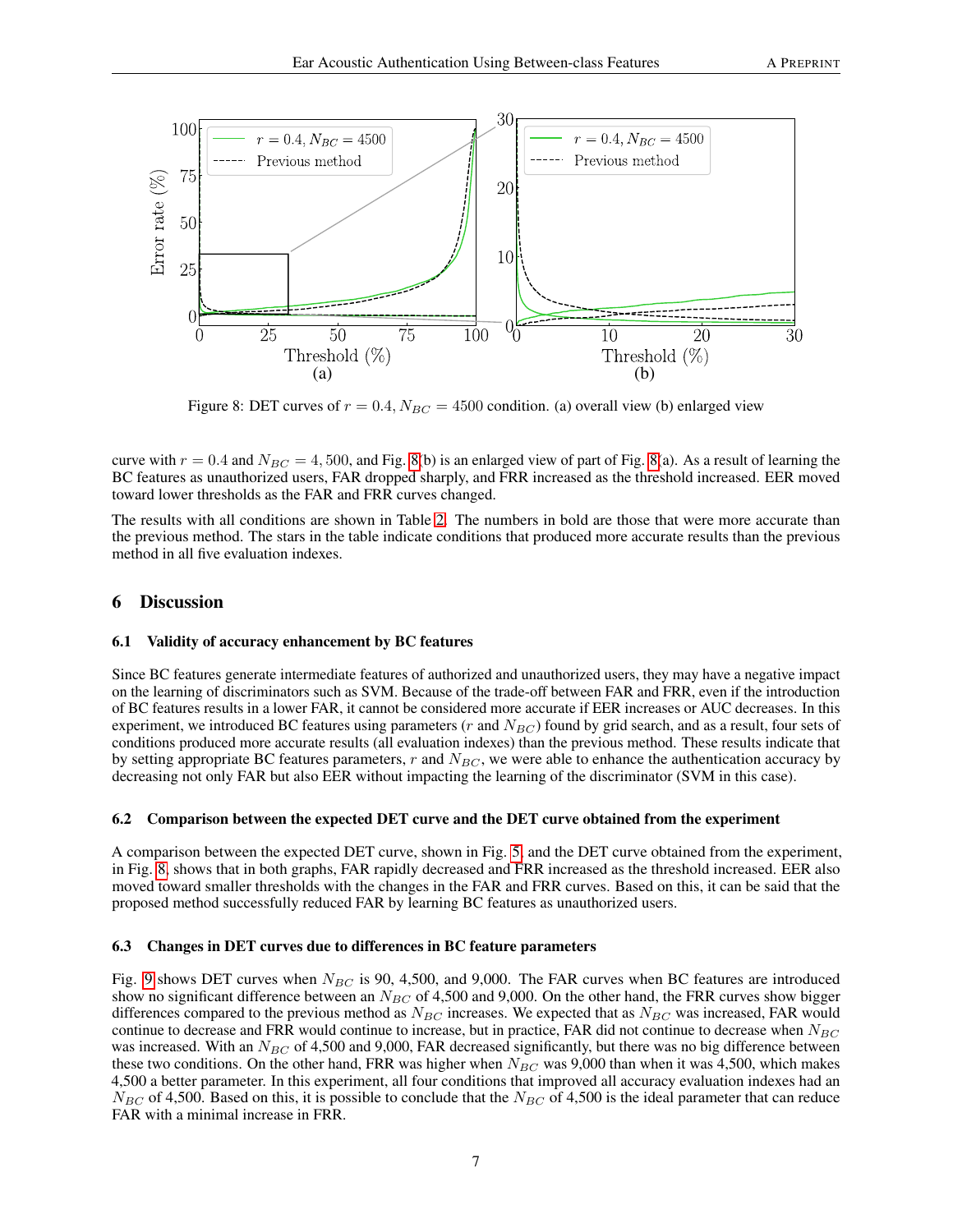| $\mathbf{r}$    | $N_{BC}$ | AUC    | EER $(\% )$ | FRR at FAR= $0.01\ (\%)$ | FRR at FAR= $0.1\ (\%)$ | FRR at FAR=1 $(\% )$ |
|-----------------|----------|--------|-------------|--------------------------|-------------------------|----------------------|
| Previous method |          | 0.9983 |             | 78.05                    | 22.30                   | 2.45                 |
|                 | 4500     | 0.9984 | .62         | 69.53                    | 20.01                   | 2.36                 |
| 0.2             | 4500     | 0.9985 | .61         | 56.23                    | 17.93                   | 2.15                 |
| 0.3             | 4500     | 0.9984 | .56         | 56.10                    | 16.04                   | 2.20                 |
| 0.4             | 4500     | 0.9985 | .61         | 56.23                    | 17.93                   | 2.15                 |

<span id="page-7-9"></span>Table 1: Classification performance of conditions that produced more accurate results than the previous method in all five evaluation indexes.

As for r, the FAR when  $N_{BC}$  is 90 and 4,500 barely changes until r reaches 0.4. On the other hand, the FRR graph when  $N_{BC}$  is 4,500 shows that the larger the r, the lower the FAR. In this experiment, the four conditions that enhanced all accuracy evaluation indexes had an r of 0.1, 0.2, 0.3, or 0.4. Therefore, an  $N_{BC}$  of 4,500 and an r between 0.1 and 0.4 were the right parameters that reduced FAR without increasing FRR.

# 7 Conclusions

One problem reported in ear acoustic authentication, which is a type of biometric authentication, is that it yields a high FRR when FAR =  $0.1\%$ ; that is, when the security level is increased, the ear acoustic authentication becomes less convenient. Therefore, in this study, we proposed a method to enhance the accuracy of ear acoustic authentication systems by reducing the FRR when  $FAR = 0.1\%$  based on BC features. BC features are intermediate features of authorized and unauthorized users. We hypothesized that if a discriminator (SVM) learned BC features as unauthorized users, the number of unauthorized users incorrectly recognized as authorized users would decrease; and with a lower FAR, the FRR when  $FAR = 0.1\%$  would also decrease. The results were as hypothesized; the use of BC features decreased the FRR by 7.95% when FAR = 0.1%, with the EER being reduced by 0.15%, and the acoustic authentication accuracy improved. Additionally, a grid search was required to obtain BC feature parameters suitable for the dataset when generating BC features. In this study, we devised BC features to reduce the FRR of ear acoustic authentication, and achieved decreases in the FRR and improvements in the classification accuracy. These BC features may be applicable to other biometrics where there are trade-offs between FAR and FRR; thus, further studies need to be conducted.

## Acknowledgments

This work was supported by JSPS KAKENHI Grant Numbers JP19H04112, JP19K22851.

## **References**

- <span id="page-7-0"></span>Masanori Mizoguchi and Masanori Hara. Fingerprint/palmprint matching identification technology. *NEC Technical Journal*, 5(3):18–22, 2010.
- <span id="page-7-1"></span>Hitoshi Imaoka. Face recognition research: Beyond the limit of accuracy. In *The IAPR 2014 Biometrics Lecture, The 2014 International Joint Conference on Biometrics (IJCB 2014)*, 2014.
- <span id="page-7-2"></span>Takafumi Koshinaka, Osamu Hoshuyama, Yoshifumi Onishi, and Masahiro Tani. Speech/acoustic analysis technology its application in support of public solutions. *NEC Technical Journal*, 9(1):82–85, 2015.
- <span id="page-7-3"></span>Møller Henrik. Fundamentals of binaural technology. *Applied Acoustics*, 36:171–218, 1992.
- <span id="page-7-4"></span>Elizabeth M. Wenzel, Arruda Marinne, Doris J. Kistler, and Frederic L. Wightman. Localization using nonindividualized head-related transfer functions. *J. Acoust. Soc. Am.*, 94(1):111–123, July 1993a.
- <span id="page-7-5"></span>Blauert Jens. *Spatial Hearing*. MIT Press, 1997.
- <span id="page-7-6"></span>A. H. M. Akkermans, T. A. M. Kecenaar, and D. W. E. Schobben. Acoustic ear recognition for person identifications. In *Fourth IEEE Workshop on Automatic Identification Advanced Technologies(AutoID'05)*, pages 219–223, 2005.
- <span id="page-7-7"></span>Jeffrey Borish and James B. Angell. An efficient algorithm for measuring the impulse response using pseudorandom noise. *J. Audio Eng. Soc*, 31(7/8):478–488, 1983.
- <span id="page-7-8"></span>Shohei Yano, Takayuki Arakawa, Takafumi Koshinaka, and Hitoshi Irisawa. Peoposal of authentication method by acoustical characterstics of ear canal. In *The Fifth Symposium on Biometrics, Recognition and Authentication(SBRA)*, pages 94–95, Nov 2015.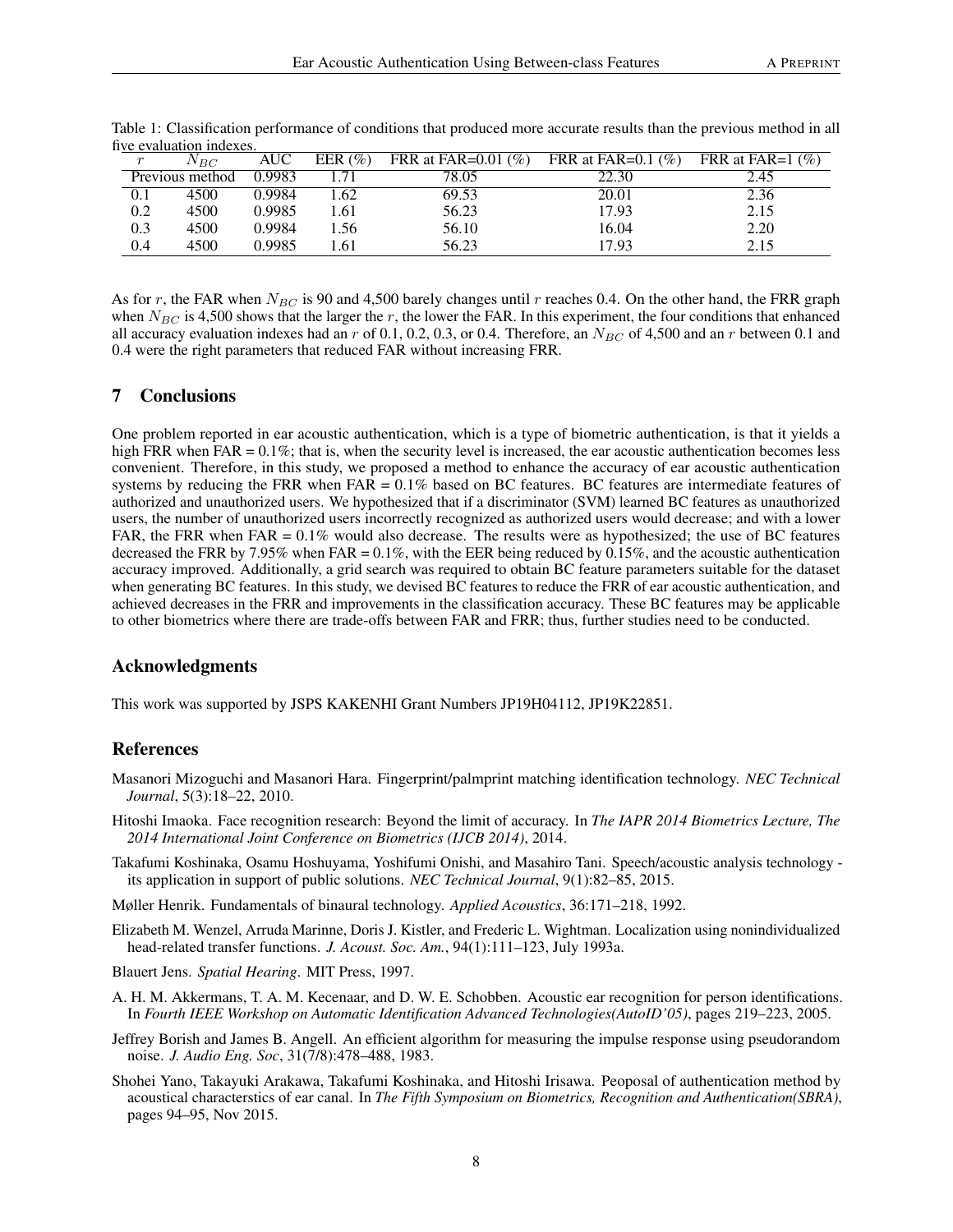- <span id="page-8-0"></span>Shouhei Yano, Takayuki Arakawa, Takafumi Koshinaka, Hitoshi Imaoka, and Hideki Irisawa. Improving acoustic ear recognition accuracy for personal identification by averaging biometric data and spreading measurement errors over a wide frequency range. *The IEICE Transactions*, J100-A(4):161–168, 2017.
- <span id="page-8-1"></span>Naoya Moriya and Yutaka Kaneda. Optimum signal for impulse response measurement that minimizes error caused by ambient noise. *THE JOURNAL OF THE ACOUSTICAL SOCIETY OF JAPAN*, 64(12):695–701, 2008.
- <span id="page-8-2"></span>Shivangi Mahto, Takayuki Arakawa, and Takafumi Koshinaka. Ear acoustic biometrics using inaudible signals and its application to continuous user authentication. In *Proc. 28th European Signal Processing Conf.*, 2018.
- <span id="page-8-3"></span>Masaki Yasuhara, Shohei Yano, Takayuki Arakawa, and Takafumi Koshinaka. Feature selection and its evaluation in binaural ear acoustic authentication. In *Audio Engineering Society Convention 146*, Mar 2019.
- <span id="page-8-4"></span>Elizabeth M. Wenzel, Marianne Arruda, Doris J. Kistler, and Frederic L. Wightman. Localization using nonindividualized head-related transfer functions. *J. Acoust. Soc. Am.*, 94(1):111–123, 1993b.
- <span id="page-8-5"></span>Shohei Yano, Haruhide Hokari, and Shoji Shimada. A study on the personal difference in the transfer functions of sound localization using stereo earphones. *IEICE Trans. Fundamentals*, E83-A(5):877–887, May 2000.
- <span id="page-8-6"></span>John C. Platt. Probabilistic outputs for support vector machines and comparisons to regularized likelihood methods. In *ADVANCES IN LARGE MARGIN CLASSIFIERS*, pages 61–74. MIT Press, 1999.
- <span id="page-8-7"></span>Ting-Fan Wu, Chih-Jen Lin, and Ruby C. Weng. Probability estimates for multi-class classification by pairwise coupling. *J. Mach. Learn. Res.*, 5:975–1005, December 2004. ISSN 1532-4435.
- <span id="page-8-8"></span>Hongyi Zhang, Moustapha Cissé, Yann N. Dauphin, and David Lopez-Paz. mixup: Beyond empirical risk minimization. *CoRR*, abs/1710.09412, 2017.
- <span id="page-8-9"></span>Yuji Tokozume, Yoshitaka Ushiku, and Tatsuya Harada. Learning from between-class examples for deep sound recognition. In *International Conference on Learning Representations*, 2018.
- <span id="page-8-10"></span>F. Pedregosa, G. Varoquaux, A. Gramfort, V. Michel, B. Thirion, O. Grisel, M. Blondel, P. Prettenhofer, R. Weiss, V. Dubourg, J. Vanderplas, A. Passos, D. Cournapeau, M. Brucher, M. Perrot, and E. Duchesnay. Scikit-learn: Machine learning in Python. *Journal of Machine Learning Research*, 12:2825–2830, 2011.
- <span id="page-8-11"></span>Chih-Chung Chang and Chih-Jen Lin. LIBSVM: A library for support vector machines. *ACM Transactions on Intelligent Systems and Technology*, 2:27:1–27:27, 2011.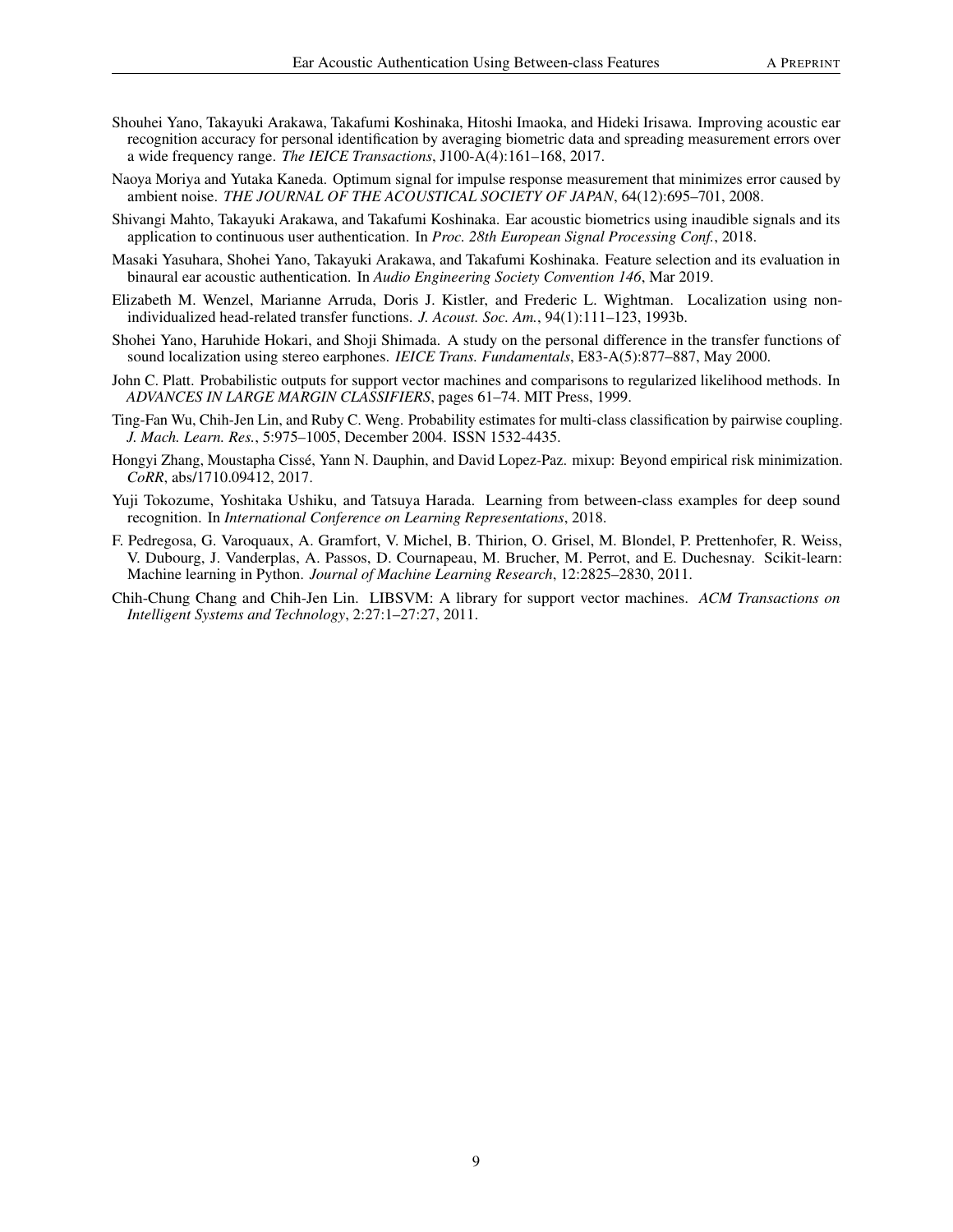

<span id="page-9-0"></span>Figure 9: FAR and FRR curves with various parameters. (a) FAR curve of  $N_{BC} = 90$ . (b) FRR curve of  $N_{BC} = 90$ . (c) FAR curve of  $N_{BC} = 4500$ . (d) FRR curve of  $N_{BC} = 4500$ . (e) FAR curve of  $N_{BC} = 9000$ . (f) FRR curve of  $N_{BC} = 9000.$